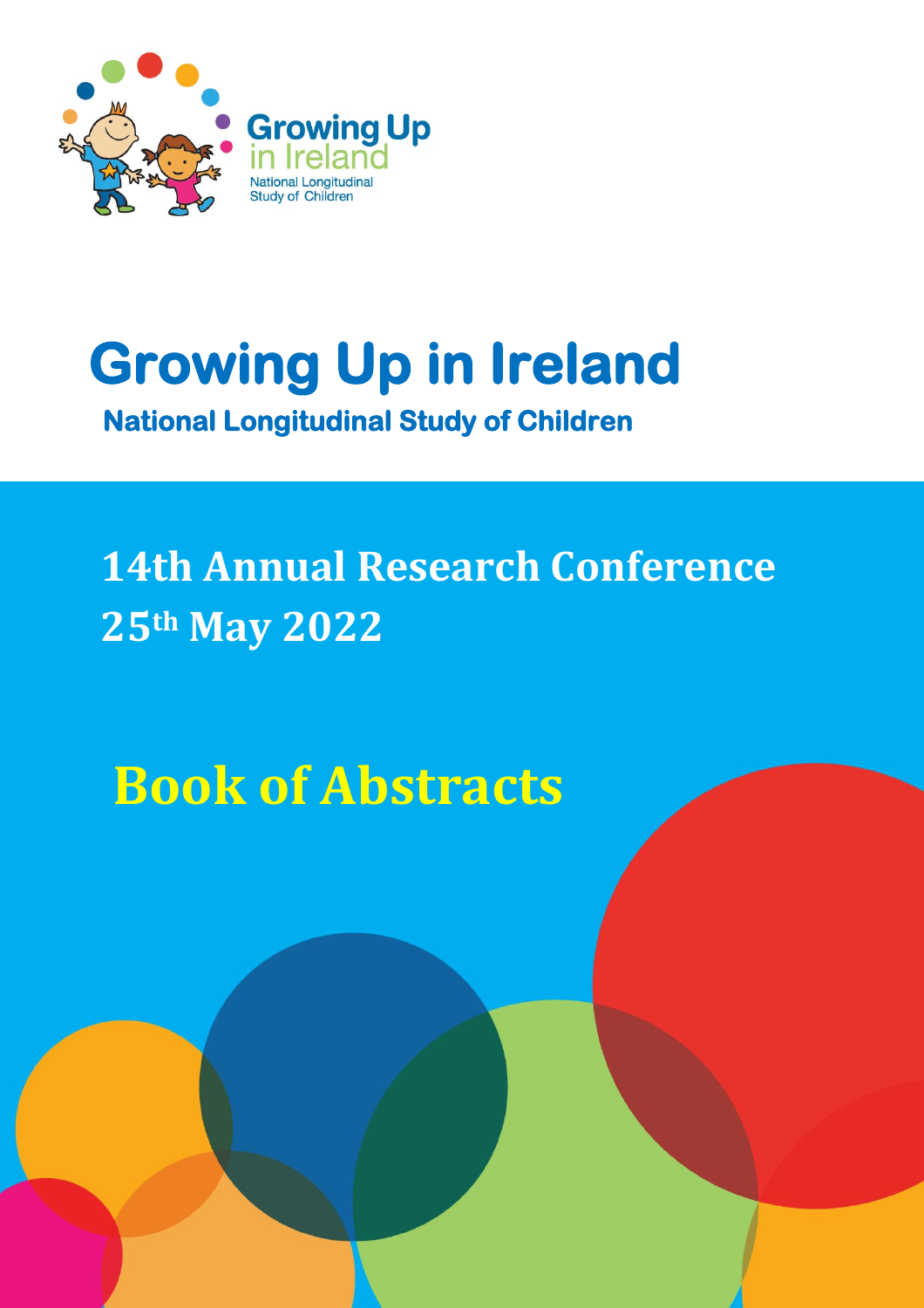## **Paper presentations**

## Keynote Address

### **Professor Alissa Goodman CBE (University College London)**

**Inequalities in the early years, and opportunities and challenges setting up two new national birth cohort studies in the UK**

In this talk I will present evidence on early years inequalities in the UK, which has formed one chapter of the Deaton review on inequalities. I'll show the wide reaching nature of inequality in early childhood environments, as well as new evidence on how genes and environments in the early years are correlated, and how inequalities in early development are changing over time. I'll also give an overview of two new major national birth cohort projects in the UK, the Early Life Cohort Feasibility Study funded by ESRC and the Children of the 2020s, commissioned by the Department for Education.

#### **Biographical note**:

Alissa Goodman is Professor of Economics, Director of the Centre for Longitudinal Studies, and Co-Director of the Early Life Cohort Feasibility Study, a project funded by ESRC to test the feasibility of a new birth cohort for the UK. She is a Co-Investigator on two further new national cohort projects, Children of the 2020s and the Covid Social Mobility and Opportunities Study. Alissa joined CLS in 2013 as PI of the 1958 National Child Development Study , having previously worked at the Institute for Fiscal Studies, where she served as its Deputy Director (2006-2012), and Director of its Education and Skills research sector. Alissa's main research interests relate to inequality, poverty, education policy, and the intergenerational transmission of health and well-being. Alissa was awarded a CBE for services to social science in 2021.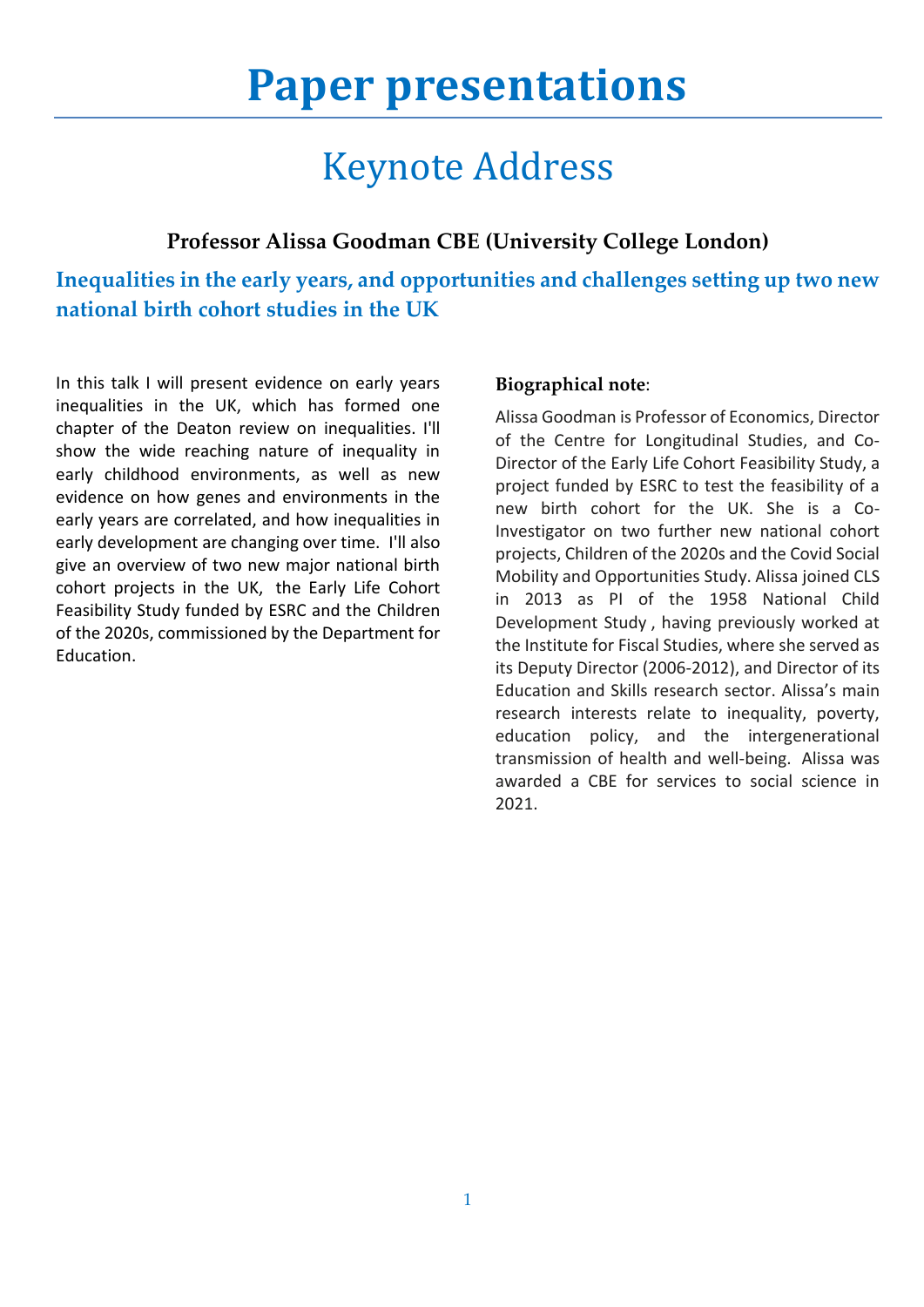#### **REPORT LAUNCH SESSION A**

#### **Report Launch: Research Needs for Cohort '98 at Age 25**

#### **Growing Up in Ireland Study Team** (ESRI) **Research and Evaluation Unit** (DCEDIY)

This research needs report is intended to inform the nature and content of the fifth wave of data collection at 25 years of age for Cohort '98. It is a joint collaboration by the Growing Up in Ireland Study Team based at the ESRI and the GUI Project Team in the DCEDIY. The report draws on a range of sources in developing proposals for the wave. These include:

- A focused review of the international literature and short review papers prepared by three labour-market experts at the ESRI
- A review of the content of comparable international cohort studies
- An overview of the relevant policy landscape
- A survey of the Growing Up in Ireland Scientific Advisory Group and relevant policy stakeholders to capture their perspectives on the priorities for the next wave of data collection
- Focus groups with adults in their mid-20s to explore what they saw as important in the next wave
- A consultation session with policymakers and academics to outline the findings emerging from the survey and focus groups and discuss the priorities regarding questions/measures

The report is structured according to core areas of research interest: education/training; labour-market experiences and income; physical health; mental and socio-emotional well-being; relationships; civic engagement; concerns and aspirations. These are supplemented by additional chapters describing the background to the study, summarising work by other similar studies, data collection options, and describing the extensive consultation period undertaken in advance of this report.

**Post-school expectations and outcomes among migrant-origin young people in Ireland**

**Frances McGinnity** (ESRI) **Merike Darmody** (ESRI) **Emer Smyth** (ESRI)

#### **Session A**

**Context**: International evidence suggests that children of migrant parents tend to have lower grades and test scores, and yet are highly motivated regarding their aspirations, expectations and educational choices, which they may not achieve (Salikutluk, 2016; Jonsson and Rudolphi, 2011; Van De Werfhorst and Van Tubergen, 2007) - resulting in the 'aspirations-achievement' paradox. Ireland represents an interesting case-study given the recency of immigration and the heterogeneity of migrants in terms of countries of origin and languages spoken and relatively high levels of education.

**Methods**: To test the 'aspirations-achievement paradox' in Ireland, this paper examines immigrant students' post-school expectations at 17 and their actual participation in third-level education at age 20 using GUI Cohort '98. The two outcome variables analysed are progression to higher education and type of field of study in post-school education. Control variables include mother's education, household income, family structure, urban/rural location, school social and migrant mix, expectations and exam grades. The analyses are based on a series of nested logistic regression models.

**Results:** Distinguishing migrant-origin young people by English language background, we find that postschool expectations and rates of progression to higher education are high for both English-speaking and non-English speaking migrant-origin groups and their Irish peers, and expectations and progression rates do not differ between the three groups.

**Conclusions:** This challenges previous research on the 'aspirations-achievement' paradox for migrantorigin students and also the expectation that migrantorigin students may be disadvantaged in terms of post-school transitions.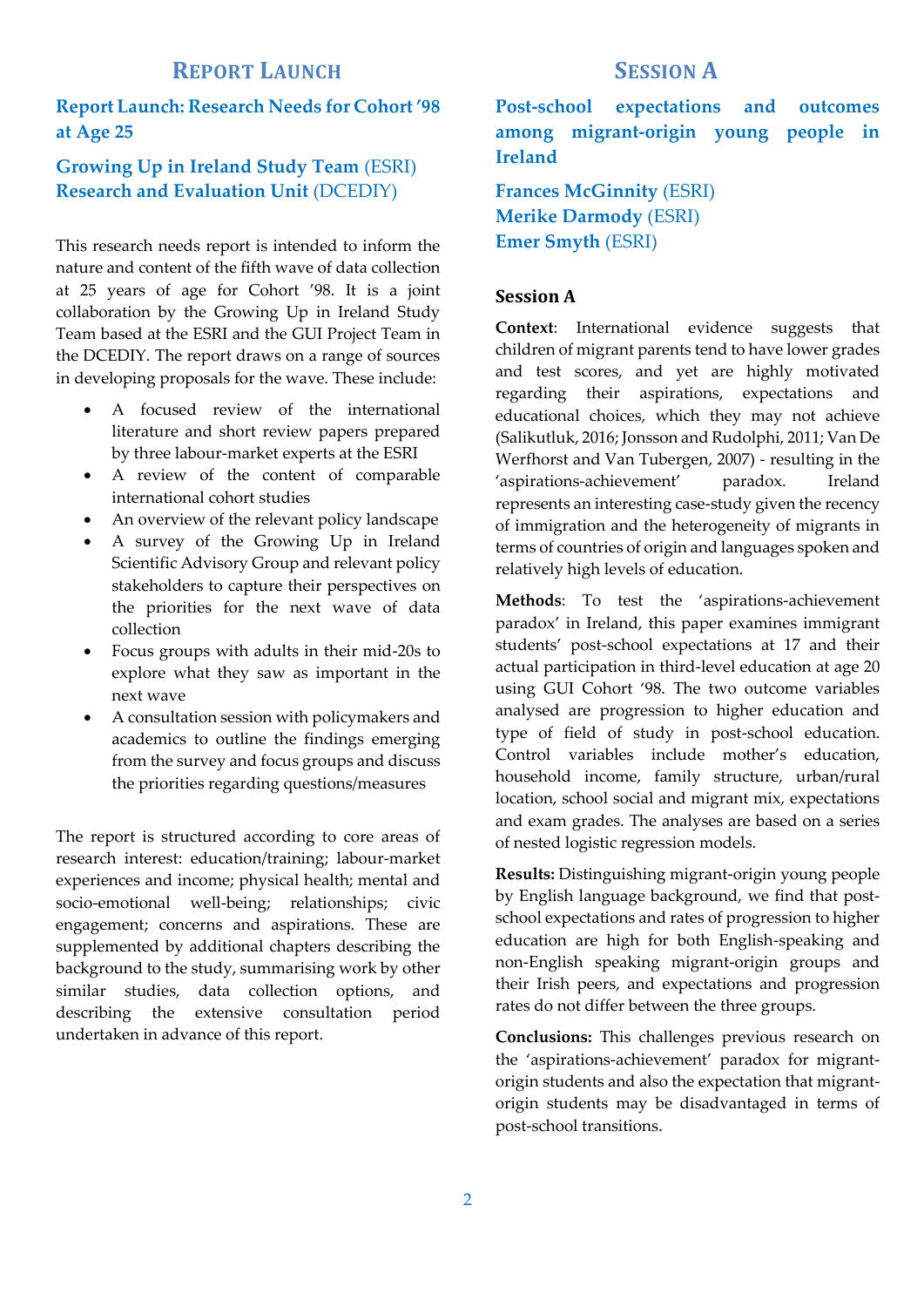**Educationally maintained inequality? The role of risk factors and resilience at 9, 13 and 17 in disabled young people's post-school pathways at 20.** 

**Keyu Ye** (ESRI) **Eamonn Carroll** (ESRI) **Selina McCoy** (ESRI)

#### **Session A**

**Context**: Reflecting the neglect of childhood disability in social stratification research, there is a dearth of research on the relationship between socio-economic disadvantage and disability in shaping early adulthood outcomes. While some research points to disproportionality in the identification of disability by social class and the impact of school context in the types of special educational needs (SEN) identified (McCoy, Banks and Shevlin 2012), few studies have considered how these intersections shape later educational outcomes.

**Methods**: Multivariate analyses are used to examine the relationship between early childhood disadvantage and educational outcomes in young adulthood. Using data at 9 years, we explore the long-term impact of socioeconomic disadvantage, SEN, as well as the role of school context. We then assess how children with varying experiences of intersectional inequality experience the transition educational outcomes at 20 years.

**Results and conclusions**: Descriptive analyses suggest that young people experiencing multiple disadvantages at 9, especially those who are more likely to experience economic vulnerability, dislike school and attend a DEIS school, fare less well in terms of accessing HE. Disability type matters - having a socio-emotional and psychological difficulty remains negatively associated with HE attendance, although the lower likelihood of attending HE for those with an intellectual disability or a specific learning difficulty is mediated by other factors. Socioeconomic factors, parental expectations, as well as the child's school attendance and their academic performance are all significant predictors of HE attendance. The results raise important implications for educational policy to support inclusion and equity in education.

#### **SESSION A SESSION B**

**Early digital exposure and later digital skills: evidence from home and school environments in Ireland**

**Míde Griffin** (ESRI) **Seán Lyons** (ESRI, TCD) **Selina McCoy** (ESRI, TCD) **Gretta Mohan** (ESRI, TCD)

#### **Session B**

**Context:** Digital skills are crucial for navigating an increasingly online world and fostering digital inclusion. Digital exposure occurs early on, however questions remain about the effects of this phenomenon on later (ICT) outcomes. This research asks if exposure to a technology-rich environment at home or school, aged 9 and 13, impacts perceived computer skills at age 17, and how individual and school characteristics mediate these relationships.

**Methods:** Data from Waves 1, 2 and 3 of the GUI Cohort '98 are used. A sociocultural approach is employed, using activity theory to understand ICT learning in the school context and broader social context. Logit models are used to explore the associations between a student's belief that secondary school has equipped them with computer skills (aged 17) and exposure to technology-rich environments, controlling for other child, household, and school characteristics.

**Results:** We find a positive association between a student's belief that secondary school has given them computer skills (aged 17) and the use of computers in class aged 9, as well as using the internet for school projects at home and mobile phone ownership age 13. Female students, students in girls' schools and in vocational schools are more likely to feel that school has equipped them with computer skills.

**Conclusions:** School and social contexts such as gender, school gender mix and school type may be just as important as exposure to technology-rich environments in the development of ICT skills. These findings can help policymakers foster digital inclusion among young people.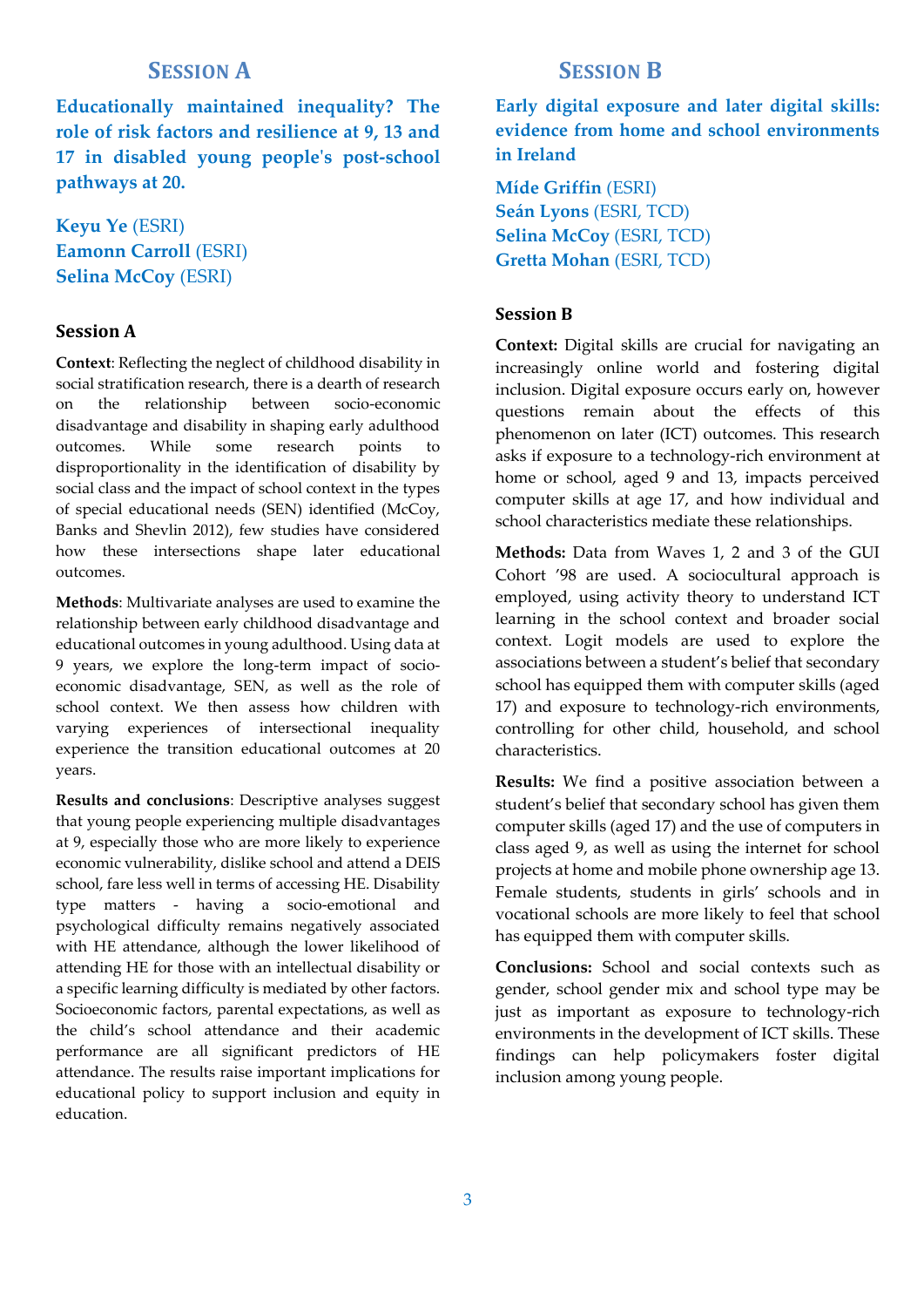**Who chooses science? Subject take-up in the**  *Growing up in Ireland* **study**

**Carmel Hannan** (UL) **Emer Smyth** (ESRI)

#### **Session B**

**Context:** This paper builds on earlier research by Smyth and Hannan (2003, 2006 and 2008) which examined the influence of school and student factors on scientific subject take-up in secondary schools in Ireland. Here we extend this work by taking a life-course approach with an emphasis on the science pipeline using data from the *Growing Up in Ireland* study. The focus is on the provision and uptake of Physics, Chemistry and Biology in the Leaving Certificate taking account of previous student experiences from age 9.

**Methods:** Using data from the first 3 waves of GUI '98 Cohort, we estimate models of Physics and Chemistry provision at the school level and take-up of Physics, Chemistry and Biology in the Leaving Certificate. Our key research questions focus on (a) what schools are unlikely to provide scientific subjects in the senior cycle and (b) what factors explain differential up-take in science subjects both at the school and student levels.

**Results:** The vast majority of schools in the study provide Biology at Leaving Certificate level but a significant minority do not provide Physics and Chemistry. These are mainly smaller schools and those serving more disadvantaged populations. We find that attitudes towards math, test scores in math and science career aspirations at age 9 are predictive of taking Chemistry, Physics and to a lesser extent, Biology at senior cycle. Taking account of a range of student and school differences, we find significant school-level variation in take-up rates.

**Conclusion:** The overall conclusion is that "science" does not just suffer from a "gender problem". In particularly, the uptake of Physic and Chemistry is an elite choice with students from the professional classes most likely to take these subjects.

#### **Do children in multi-grade classes in small schools do well in mathematics?**

**Breed Murphy** (Marino Institute of Education)

#### **Session B**

**Context:** Multi-grade classes are a common structure in the primary education sector. This research analyses the mathematics outcomes of children in multi-grade classes compared to children in single grade classes. Children's outcomes, particularly attainment in multi-grade classes, is a key concern among parents, educators and policy-makers.

**Methodology:** The data analysed in this study pertains to the '98 cohort from the 'Growing Up in Ireland' study and relates to children's outcomes at age 9 and age 13. It examines children's scores in norm referenced assessments and their attitudinal outcomes. Descriptive statistics and multilevel modelling are used in the analysis.

**Findings:** While there is no evidence of a statistically significant difference between the mean mathematics scores of children in multigrade classes in small schools and their singlegrade counterparts at age 9, differences emerge when scores are disaggregated according to gender, school size and whether or not the study child has a learning disability. While dispositions towards mathematics appear to be broadly similar at age 9, differences emerge between children who had studied maths in multi-grade and single grade classes at age 13 in terms of their perceived level of difficulty in relation to mathematics and their ranking of mathematics when asked about their subject preferences.

**Conclusion:** Although no statistically significant differences appear between the mean mathematics scores of 9 year olds in multi-grade and single grade classes overall, variations occurred when analysed according to children's characteristics. While attitudes towards maths for children in multi-grade settings were similar to their singlegrade counterparts at age 9, differences were evident at age 13.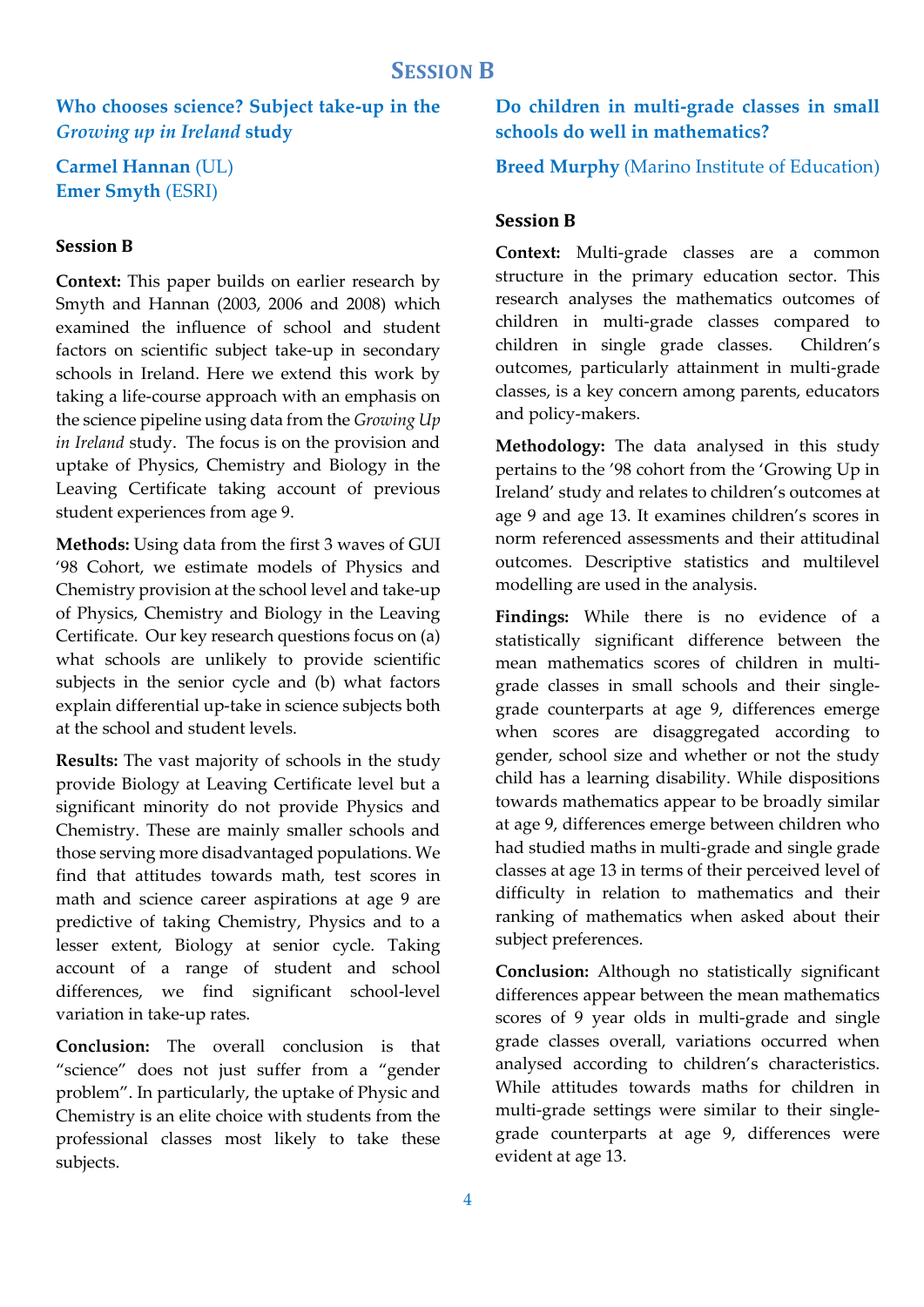### **A longitudinal investigation of personality and internet behaviours of young people who meet online contacts face-to-face**

**Gretta Mohan** (ESRI, TCD)

#### **Session C**

**Context:** The blurring of virtual and real-life interaction in modern, digital societies has seen an increase in online socialising which can lead to real life encounters, particularly prevalent among younger 'digitally native' groups.

**Methods**: This study uses three waves of the Growing Up in Ireland '98 Cohort to examine the characteristics and behaviours of 4,360 20-year-olds who report they had met someone face-to-face in the previous year that they had first got to know on the internet. Multiple logistic regression models are employed to investigate factors recorded when the young person was 9 and 17 years which may predict having met a person from an online setting at 20 years.

**Results**: A third of 20-year-olds had met someone from online, lower for females (25%) than males (37%). Regression reveals that females are less likely to report meeting online acquaintances in an offline setting, while those characterised by the trait of openness, and those who spent more time on the internet and used dating apps at the age of 17 are more likely to meet people from the internet. Greater emotional stability at 17 is associated with a lower likelihood of meeting people from online. Early exposure to information and communication technologies, as indicated by mobile phone ownership at 9 years, is positively associated with meeting online contacts at 20 years.

**Conclusions**: Understanding the factors associated with meeting people from a virtual setting is important as online safety, privacy, and risks are considered by the public, policymakers, and researchers.

#### **Consequences of victimization among Irish adolescents: a longitudinal cohort study**

**Giulio D'Urso** (School of Education, University College Dublin) **Jennifer Symonds** (School of Education, University College Dublin)

#### **Session C**

**Context**: This study investigates the long-term consequences of victimisation across early adolescence, late adolescence and early adulthood in terms of emotional and conduct problems, peer relationships, as well as smoking and sleeping difficulties. The study also examines how these outcomes can become chronic in the early adulthood, considering the early victimisation experience, controlling by gender, cognitive ability, and family social class.

**Method**: The total sample comprised 7,525 participants studied across 13, 17 and 20 years of age, from the Child Cohort of the Growing Up in Ireland study (48.9 % male).

**Results**: Using path analysis modelling, we discovered that victimisation was related to emotional problems and sleeping difficulties at 17 years old. Peer problems at 13 years old were negatively related to close friends at 17 years old. Emotional problems at 13 years old were related to emotional problems at 17 years old. Conduct problems at 13 years old were related to conduct problems at 17 years old. Gender was related to close friends, emotional problems, sleeping difficulties, and smoking at 17 years old. Moreover, smoking problems at 20 years old was predicted by smoking problems at 17 years old. Sleeping difficulties at 20 years old was predicted by victimization and sleeping difficulties at 17 years old. Emotional well-being at 20 years old was predicted only by victimisation, and emotional problems at 17 years old. Reactive aggression at 20 years old was predicted by conduct problems at 17 years old, and cognitive ability. Gender was also related to close friends, reactive aggression, emotional well-being, and sleeping difficulties at 20 years old.

**Conclusions**: Preventative and targeted intervention programs in schools have a chance to prevent a continual sense of vulnerability in collective contexts.